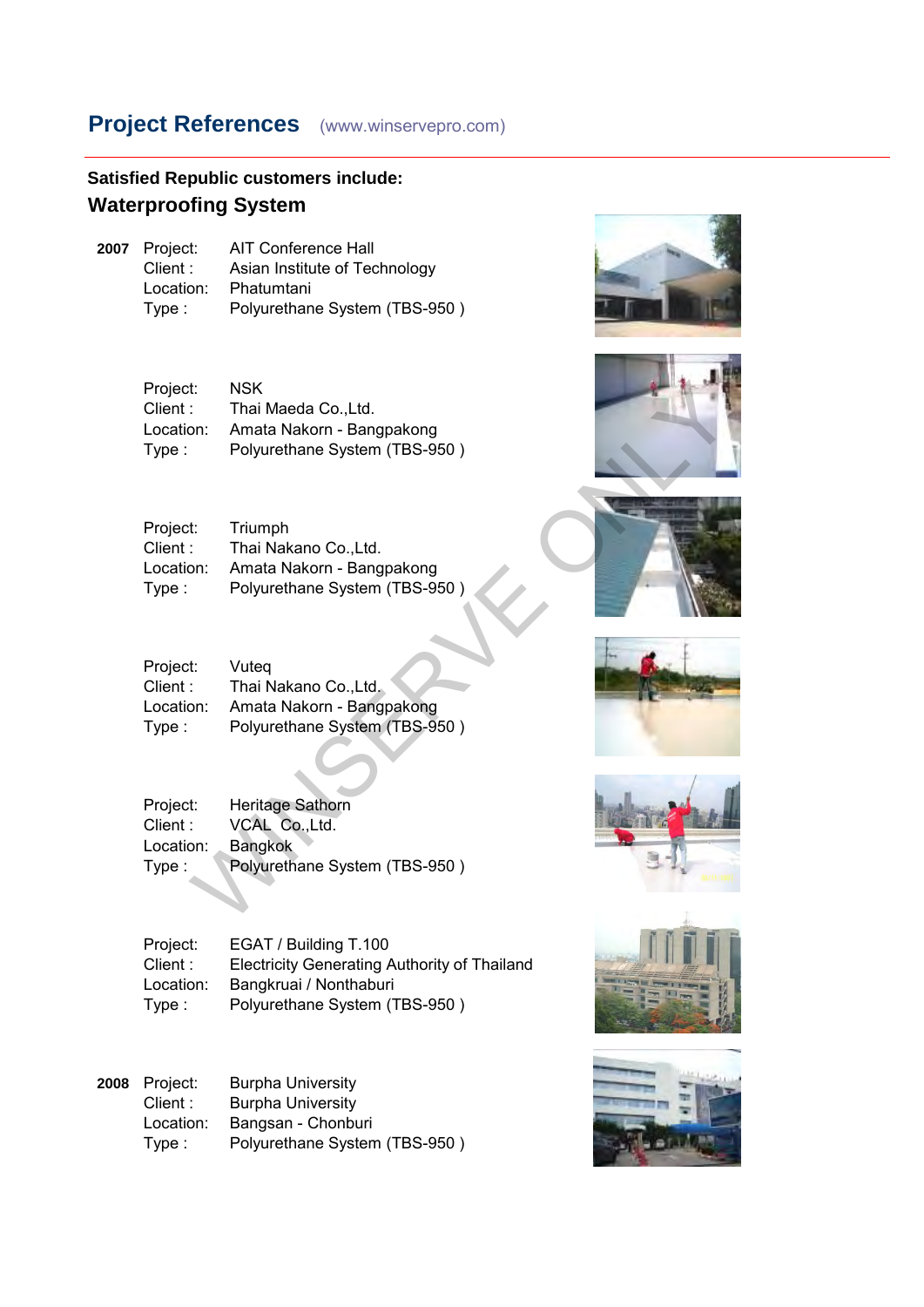## **Satisfied Republic customers include: Waterproofing System**

**2008** Project: Toyota Technical Center Asia Pacific Client : Thai Shimizu Co.Ltd.<br>Location: Bangna KM.29 - Sam Location: Bangna KM.29 - Samutprakarn Type : Polyurethane System (TBS-950 )

| Project:  | IRPC (Sika Lastic 450)                |
|-----------|---------------------------------------|
| Client :  | PAC.Construction Co., Ltd.            |
| Location: | Ravong                                |
| Type:     | Polyurethane System (Sika Lastic 450) |
|           |                                       |

| Rohm & Haas Camical (Thailand) Ltd. |
|-------------------------------------|
| API Construction Co., Ltd.          |
| Ravong                              |
| Polyurethane System (TBS-950)       |
|                                     |

| Project:<br>Client:<br>Location:<br>Type: | IRPC (Sika Lastic 450)<br>PAC.Construction Co., Ltd.<br>Rayong<br>Polyurethane System (Sika Lastic 450)      |  |
|-------------------------------------------|--------------------------------------------------------------------------------------------------------------|--|
| Project:<br>Client:<br>Location:<br>Type: | Rohm & Haas Camical (Thailand) Ltd.<br>API Construction Co., Ltd.<br>Rayong<br>Polyurethane System (TBS-950) |  |
| Project:<br>Client:<br>Location:<br>Type: | <b>EGCO</b><br>Rayong Electricity Generating Co., Ltd.<br>Rayong<br>Polyurethane System (TBS-950)            |  |
| Project:<br>Client:<br>Location:<br>Type: | <b>Bangkok Nagutsu</b><br>Thai Nakano Co., Ltd.<br>Bangpakong<br><b>Cement Base</b>                          |  |
|                                           |                                                                                                              |  |

| Project:  | <b>Bangkok Nagutsu</b> |
|-----------|------------------------|
| Client :  | Thai Nakano Co., Ltd.  |
| Location: | Bangpakong             |
| Type :    | <b>Cement Base</b>     |
|           |                        |

| Project:   | <b>SBCT</b>               |
|------------|---------------------------|
| Client : . | Thai Nakano Co., Ltd.     |
| Location:  | Amata Nakorn - Bangpakong |
| Type :     | Tremproof 60              |

| Project:  | Bangkok Nagutsu (TBS-950)     |
|-----------|-------------------------------|
| Client :  | Thai Nakano Co., Ltd.         |
| Location: | Bangpakong                    |
| Type:     | Polyurethane System (TBS-950) |













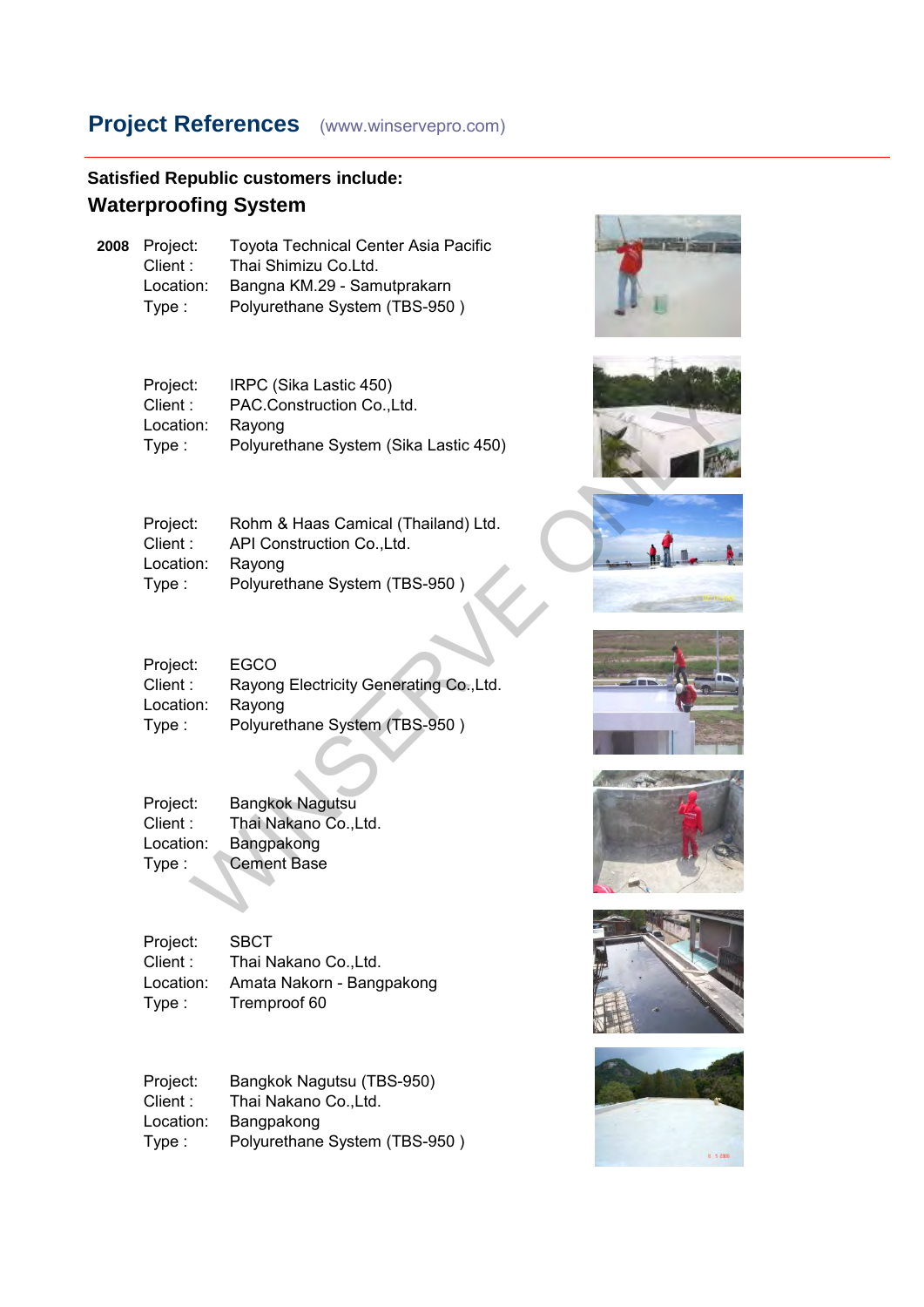**Satisfied Republic customers include: Waterproofing System**

**2008** Project: AIP Client : Thai Nakano Co., Ltd. Location: Rayong Type : Polyurethane System (TBS-950 )

> Project: Yano Client : Thai Nakano Co., Ltd. Location: Nikom 304 - Chachengsao Type : Polyurethane System (TBS-950 )

| Project:  | AAPICO                        |
|-----------|-------------------------------|
| Client :  | Thai Nakano Co., Ltd.         |
| Location: | Amata City - Rayong           |
| Type :    | Polyurethane System (TBS-950) |

| Project:<br>Client:<br>Location:<br>Type : | Yano<br>Thai Nakano Co., Ltd.<br>Nikom 304 - Chachengsao<br>Polyurethane System (TBS-950)      |       |
|--------------------------------------------|------------------------------------------------------------------------------------------------|-------|
| Project:<br>Client :<br>Location:<br>Type: | <b>AAPICO</b><br>Thai Nakano Co., Ltd.<br>Amata City - Rayong<br>Polyurethane System (TBS-950) |       |
| Project:<br>Client:<br>Location:<br>Type:  | Home / Asoke<br>Khun Wassana<br>Soi Asoke - Sukhumvit Rd.<br>Polyurethane System (TBS-950)     | A Jim |
| Project:<br>Client:<br>Location:<br>Type:  | Thai Main Tech<br>Jisco Development Co., Ltd.<br>Chonburi<br>Polyurethane System (TBS-950)     |       |

| Project:  | Thai Main Tech                |
|-----------|-------------------------------|
| Client:   | Jisco Development Co., Ltd.   |
| Location: | Chonburi                      |
| Type:     | Polyurethane System (TBS-950) |
|           |                               |

Project: UBC II Client : Penta 591 Co., Ltd. Location: Sukhumvit Rd., / Bangkok Type : Sika Topseal 107

Project: Sukhumvit 39 (TBS-950 & Tremproof 60)<br>Client: TDCL Co.,Ltd. TDCL Co.,Ltd. Location: Soi Sukhumvit 39 / Bangkok Type : Polyurethane System (TBS-950 )













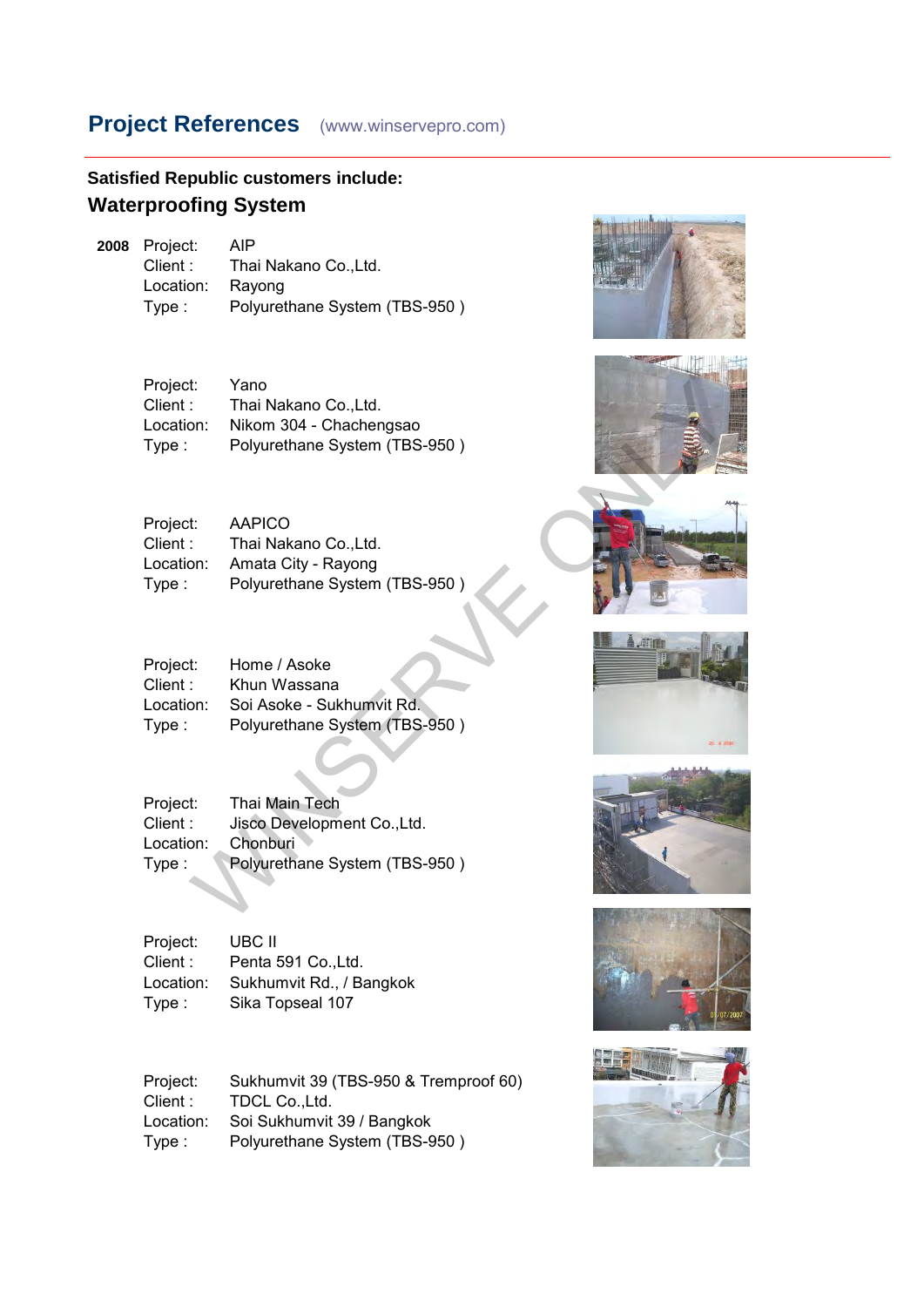#### **Satisfied Republic customers include: Waterproofing System**

**2008** Project: Tostem Misc.2008<br>Client: Thai Kaiima Co.,Ltd Client : Thai Kajima Co., Ltd.<br>Location: Nava Nakorn / Pathu Nava Nakorn / Pathumthani Type : Alumination 301

| Project:  | New Bangplee Building 4       |
|-----------|-------------------------------|
| Client :  | New Bangplee Building         |
| Location: | Bangplee / Samutphakarn       |
| Type:     | Polyurethane System (TBS-950) |
|           |                               |

| Project:  | Heritage / Hua Hin              |
|-----------|---------------------------------|
| Client :  | Princeton Park Suites Co., Ltd. |
| Location: | Hua Hin / Prachuapkhirikhan     |
| Type :    | Polyurethane System (TBS-950)   |

| Hua Hin                     |
|-----------------------------|
| TDCL Co., Ltd.              |
| Hua Hin / Prachuapkhirikhan |
| <b>Thoroseal SLX</b>        |
|                             |

| Project:  | Far East Knitting & Spinning          |
|-----------|---------------------------------------|
| Client :  | Far East Knitting & Spinning Co., Ltd |
| Location: | Krathum Baen / Samutsakhon            |
| Type:     | Polyurethane System (TBS-950)         |
|           |                                       |

Project: Jaisamarn Samutsongkhram Church<br>Client: Jaisamarn Samutsongkhram Church Client : Jaisamarn Samutsongkhram Church<br>Location: Sukhumvit Road / Bangkok Sukhumvit Road / Bangkok Type : Polyurethane System (TBS-950 )

| Project:  | Rosso                          |
|-----------|--------------------------------|
| Client :  | Saeng Siam Karnchang Co., Ltd. |
| Location: | Ngamwongwan Road / Bangkok     |
| Type:     | Polyurethane System (TBS-950)  |



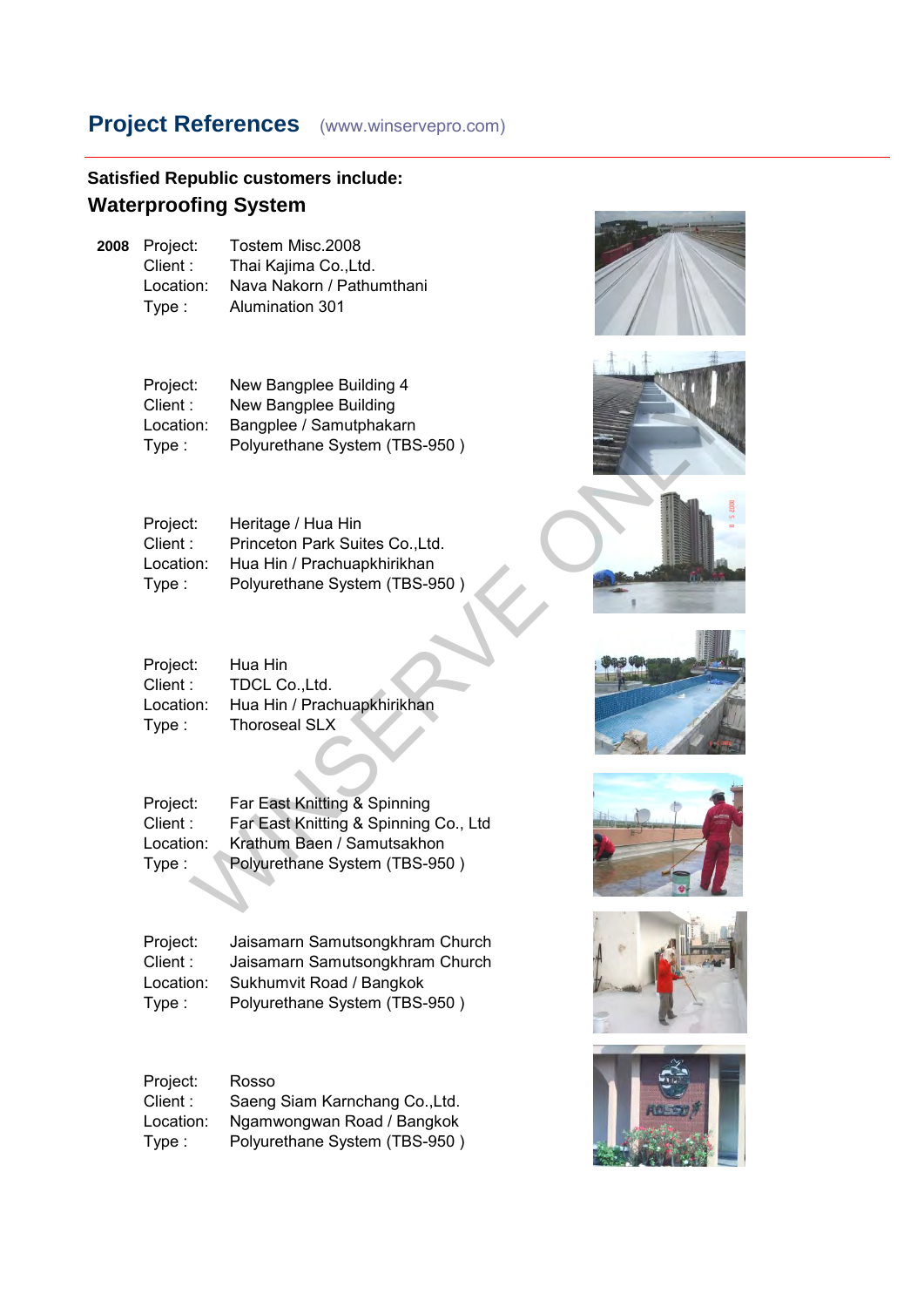### **Satisfied Republic customers include: Waterproofing System**

| 2008 Project: | <b>Training Building</b>                            |
|---------------|-----------------------------------------------------|
| Client :      | <b>Electricity Generating Authority of Thailand</b> |
| Location:     | Bangpakong                                          |
| Type :        | Ultracote RC2                                       |

| Project:<br>Client:<br>Location:<br>Type: | <b>EGAT North</b><br><b>Electricity Generating Authority of Thailand</b><br>Bangprong / Samutprakan<br><b>Alumination 301</b> |             |
|-------------------------------------------|-------------------------------------------------------------------------------------------------------------------------------|-------------|
| Project:<br>Client:<br>Location:<br>Type: | Hanwa Chemical<br>Jisco Development Co., Ltd.<br>Bangplee / Samutprakan<br>Polyurethane System (TBS-950)                      |             |
| Project:<br>Client:<br>Location:<br>Type: | Thai Parkerizing<br>Thai Nakano Co., Ltd.<br>Hemraj / Rayong<br>Polyurethane System (TBS-950)                                 |             |
| Project:<br>Client:<br>Location:<br>Type: | Lan Island<br>North Brigk Co., Ltd.<br>Chonburi<br>Polyurethane System (TBS-950)                                              | ANE MILLION |





| 2009 Project: | Hanwa Chemical                |
|---------------|-------------------------------|
| Client :      | Jisco Development Co., Ltd.   |
| Location:     | Bangplee / Samutprakan        |
| Type :        | Polyurethane System (TBS-950) |

| Project:  | Thai Parkerizing              |
|-----------|-------------------------------|
| Client :  | Thai Nakano Co., Ltd.         |
| Location: | Hemraj / Rayong               |
| Type :    | Polyurethane System (TBS-950) |
|           |                               |

| Project:  | Lan Island                    |
|-----------|-------------------------------|
| Client :  | North Brigk Co., Ltd.         |
| Location: | Chonburi                      |
| Type:     | Polyurethane System (TBS-950) |
|           |                               |

Project: Bangkok Pattaya Hospital<br>Client: Bangkok Pattaya Hospital Bangkok Pattaya Hospital Location: Pattaya / Chonburi Type : Polyurethane System (TBS-950 )

Project: Phrakhanong Building Floor 9<br>Client: PTT Public Company Limited Client : PTT Public Company Limited<br>Location: Phrakhanong / Bangkok Phrakhanong / Bangkok Type : Polyurethane System (TBS-950 )









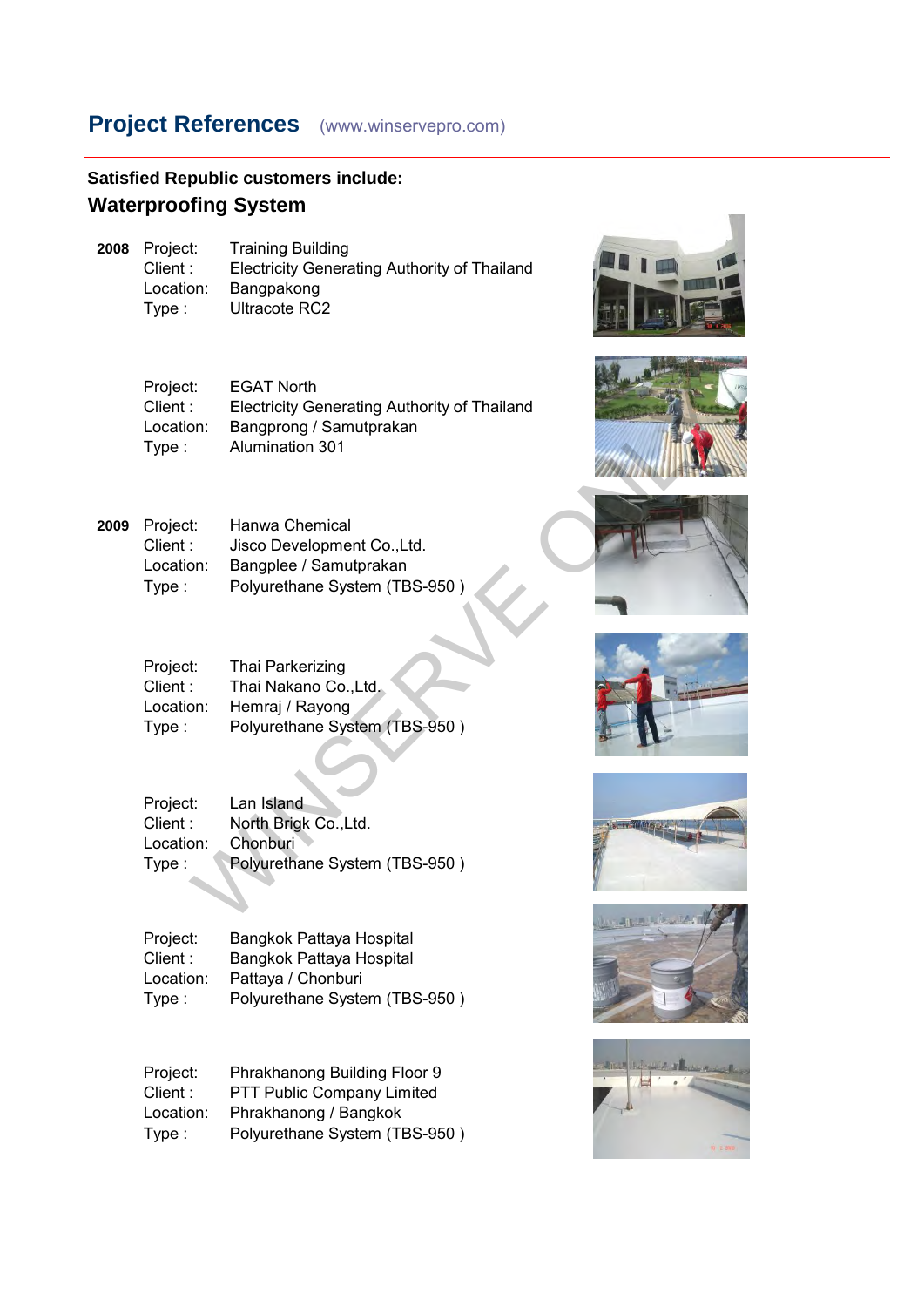## **Satisfied Republic customers include: Waterproofing System**

| 2009 Project: | <b>Operation Building Unit 1-4</b>                  |
|---------------|-----------------------------------------------------|
| Client :      | <b>Electricity Generating Authority of Thailand</b> |
| Location:     | Bangpakong                                          |
| Type:         | Polyurethane System (TBS-950)                       |

| Dragon City                             |
|-----------------------------------------|
| Power Line Engineering Public Co., Ltd. |
| Phetchaburi Rd., / Bangkok              |
| <b>Thoroseal SLX</b>                    |
|                                         |





| Project:<br>Client : | Sukhumvit 39<br>TDCL CoLtd. |  |
|----------------------|-----------------------------|--|
| Location:            | Soi Sukhumvit 39 / Bangkok  |  |
| Type:                | <b>Superbond Sealer</b>     |  |

| Project:  | Rama Hospital                 |
|-----------|-------------------------------|
| Client :  | Unakan                        |
| Location: | Rama 6 Rd., / Bangkok.        |
| Type :    | Polyurethane System (TBS-950) |
|           |                               |

| Project:<br>Client:<br>Location:<br>Type: | Dragon City<br>Power Line Engineering Public Co., Ltd.<br>Phetchaburi Rd., / Bangkok<br><b>Thoroseal SLX</b>       |  |
|-------------------------------------------|--------------------------------------------------------------------------------------------------------------------|--|
| Project:<br>Client:<br>Location:<br>Type: | Sukhumvit 39<br>TDCL Co., Ltd.<br>Soi Sukhumvit 39 / Bangkok<br><b>Superbond Sealer</b>                            |  |
| Project:<br>Client:<br>Location:<br>Type: | Rama Hospital<br>Unakan<br>Rama 6 Rd., / Bangkok<br>Polyurethane System (TBS-950)                                  |  |
| Project:<br>Client:<br>Location:<br>Type: | <b>Dtac</b><br>Saeng Siam Karnchang Co., Ltd.<br>Srinagarindra Rd., / Samutprakan<br>Polyurethane System (TBS-950) |  |

| Project:  | Main Substation - ROC         |
|-----------|-------------------------------|
| Client :  | RAYONG OLEFINS CO., LTD.      |
| Location: | Ravong                        |
| Type :    | Polyurethane System (TBS-950) |

Project: Wattanapad Hospital<br>Client: Trang Rungkit Constru Trang Rungkit Construction Ltd., Part. Location: Trang<br>Type: Sikato Sikatop seal 107





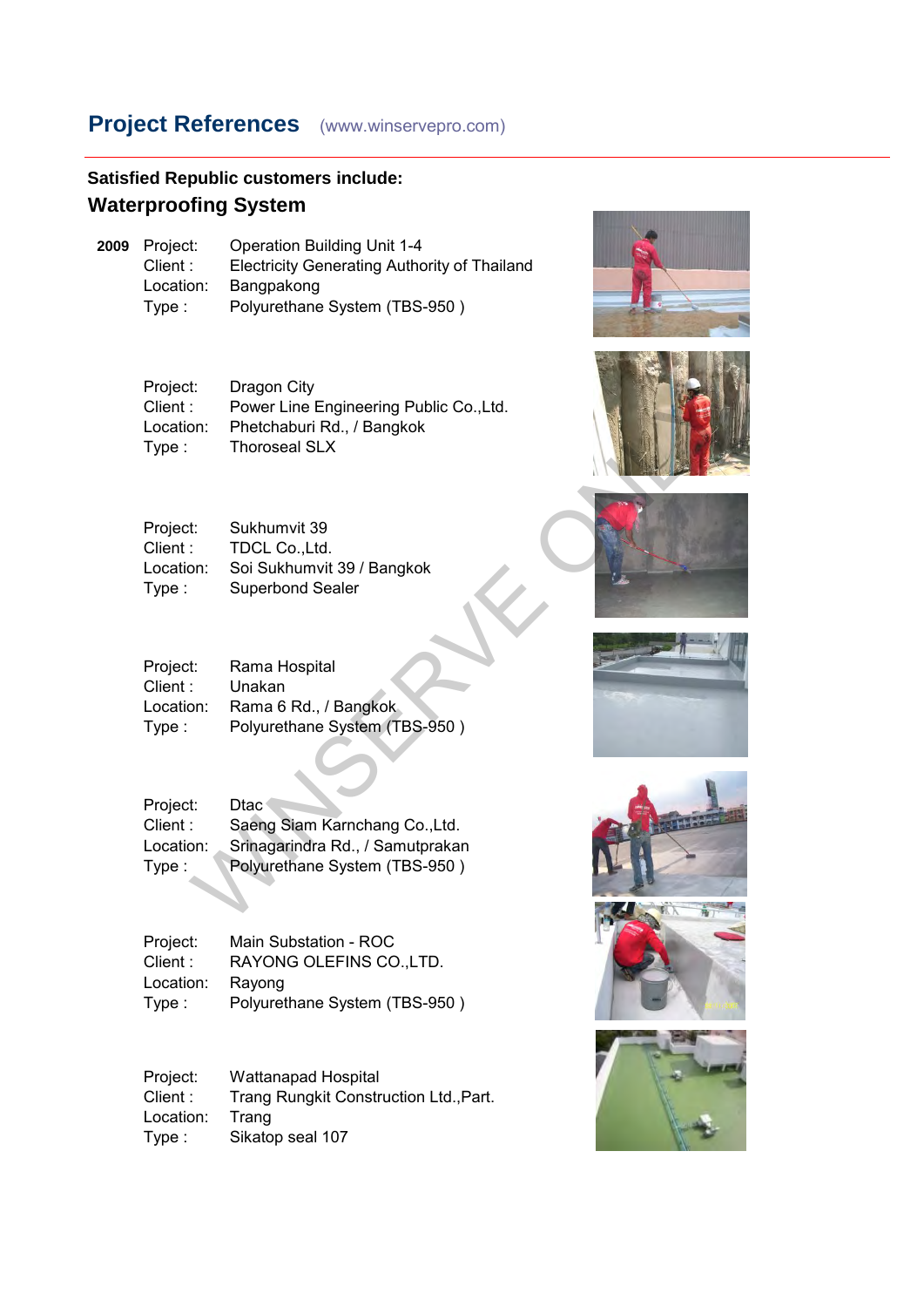#### **Satisfied Republic customers include: Waterproofing System**

**2009** Project: ATFB/ Amata<br>Client : Thai Nakano Thai Nakano Location: Chonburi Type : Polyurethane System (TBS-950 )







|      | Project:<br>Client:<br>Location:<br>Type: | Pupathara Resort<br>Virairuk Development Co., Ltd.<br>Rayong<br>Sikatop seal 107                               |  |
|------|-------------------------------------------|----------------------------------------------------------------------------------------------------------------|--|
|      | Project:<br>Client:<br>Location:<br>Type: | PTT PE LDPE (D-137)<br>Toyo-Thai Corporation Public Co., Ltd.<br>Rayong<br>Polyurethane System (TBS-950)       |  |
| 2010 | Project:<br>Client:<br>Location:<br>Type: | <b>GIS Room</b><br>RAYONG OLEFINS CO., LTD.<br>Rayong<br>Polyurethane System (TBS-950)                         |  |
|      | Project:<br>Client:<br>Location:<br>Type: | Cooling Tower for UFA & UCHA Project<br>Toyo-Thai Corporation Public Co., Ltd.<br>Rayong<br><b>Cement Base</b> |  |

Project: Get Fit Client : Modular Engineered Products Supply Co.,Ltd. Location: Sukhumvit 49 / Bangkok Type : Polyurethane System (TBS-950 )

| Project:  | Hanwa                         |
|-----------|-------------------------------|
| Client :  | Jisco Development Co., Ltd.   |
| Location: | Bangpli /Samutphakarn         |
| Type:     | Polyurethane System (TBS-950) |





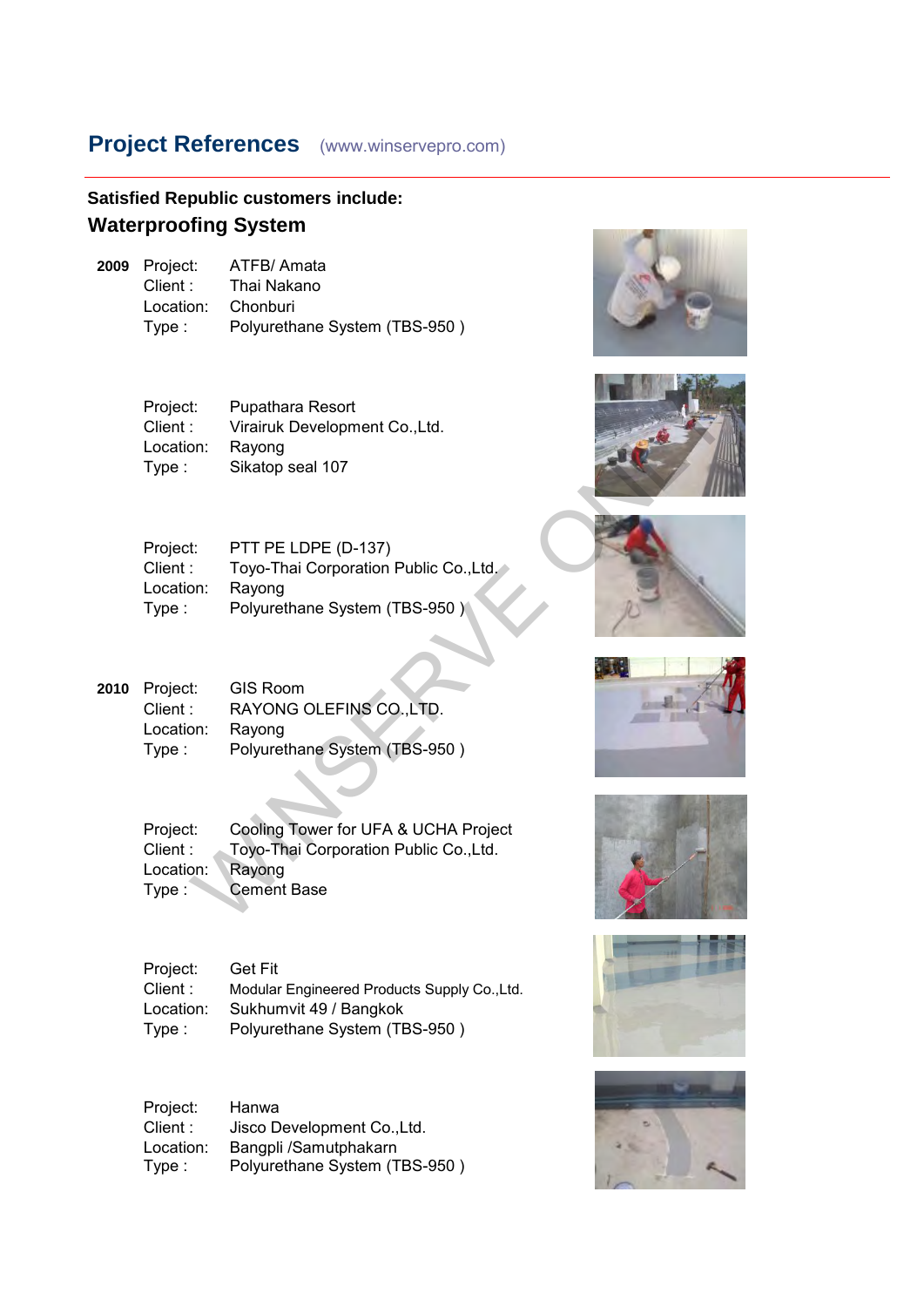**Satisfied Republic customers include: Waterproofing System**

**2010** Project: Airport Link<br>Client : Sino-Thai (S Sino-Thai (STECON)<br>Bangkok Location:<br>Type : Polyurethane System (TBS-950)

| Project:  | <b>U-TAC Factory</b>               |
|-----------|------------------------------------|
| Client :  | Bangkok Polytec & Supply Co., Ltd. |
| Location: | Amata / Chonburi                   |
| Type:     | Polyurethane System (TBS-950)      |





| Watpa Ahumpawan Temple        |  |
|-------------------------------|--|
| Watpa Ahumpawan Temple        |  |
| Chonburi                      |  |
| Polyurethane System (TBS-950) |  |
|                               |  |

| Project:  | EGAT / Building T.100                               |
|-----------|-----------------------------------------------------|
| Client :  | <b>Electricity Generating Authority of Thailand</b> |
| Location: | Bangkruai / Nonthaburi                              |
| Type:     | Superbond Wheathershield                            |

| Project:<br>Client:<br>Location:<br>Type: | U-TAC Factory<br>Bangkok Polytec & Supply Co., Ltd.<br>Amata / Chonburi<br>Polyurethane System (TBS-950)                                         |  |
|-------------------------------------------|--------------------------------------------------------------------------------------------------------------------------------------------------|--|
| Project:<br>Client:<br>Location:<br>Type: | Watpa Ahumpawan Temple<br>Watpa Ahumpawan Temple<br>Chonburi<br>Polyurethane System (TBS-950)                                                    |  |
| Project:<br>Client:<br>Location:<br>Type: | EGAT / Building T.100<br><b>Electricity Generating Authority of Thailand</b><br>Bangkruai / Nonthaburi<br>Superbond Wheathershield               |  |
| Project:<br>Client:<br>Location:<br>Type: | <b>BAAC Branch Amnatcharoen</b><br>Bank for Agriculture and Agricultural<br>Cooperatives (BAAC)<br>Amnatcharoen<br>Polyurethane System (TBS-950) |  |
|                                           |                                                                                                                                                  |  |

| <b>Electricity Generating Authority of Thailand</b> |
|-----------------------------------------------------|
|                                                     |
|                                                     |
|                                                     |

| Project:  | Control Room                              |
|-----------|-------------------------------------------|
| Client :  | Bangchak Petroleum Public Company Limited |
| Location: | <b>Bangkok</b>                            |
| Type:     | Polyurethane System (TBS-950)             |





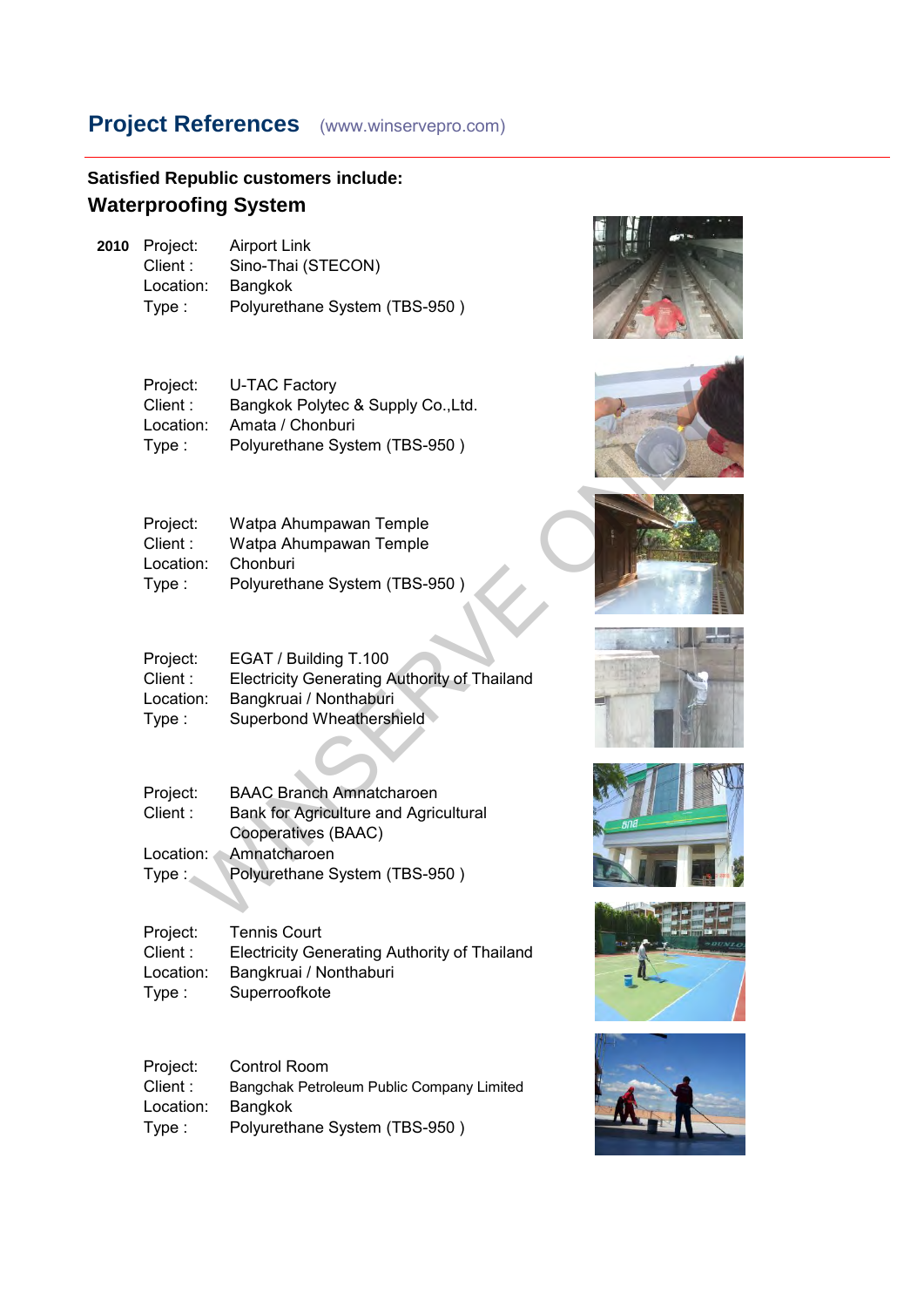| <b>Satisfied Republic customers include:</b> |
|----------------------------------------------|
| <b>Waterproofing System</b>                  |

| 2010 Project: | <b>Tower Park</b>                    |
|---------------|--------------------------------------|
| Client:       | <b>Tower Park Coperation</b>         |
| Location:     | Bangkok                              |
| Type :        | Polyurethane System (Sikalastic-450) |

| Project:  | <b>Bio Energy</b>               |
|-----------|---------------------------------|
| Client :  | <b>Liberty Products Limited</b> |
| Location: | Chanthaburi                     |
| Type:     | Sika Poxitar F                  |
|           |                                 |

| Project:  | Royal Mountain Villas          |
|-----------|--------------------------------|
| Client :  | Huahin Property Care Co., Ltd. |
| Location: | <b>Huahin</b>                  |
| Type :    | Polyurethane System (TBS-950)  |

|      | Project:<br>Client:<br>Location:<br>Type: | <b>BIO Energy</b><br><b>Liberty Products Limited</b><br>Chanthaburi<br>Sika Poxitar F              |  |
|------|-------------------------------------------|----------------------------------------------------------------------------------------------------|--|
|      | Project:<br>Client:<br>Location:<br>Type: | Royal Mountain Villas<br>Huahin Property Care Co., Ltd.<br>Huahin<br>Polyurethane System (TBS-950) |  |
| 2011 | Project:<br>Client:<br>Location:<br>Type: | Sathorn Garden<br>Times Enterprise Co., Ltd.<br>Bangkok<br>Polyurethane System (Sikalastic-450)    |  |
|      | Project:<br>Client:<br>Location:<br>Type: | Thipparod Factory (Chonburi)<br>Pirod Co., Ltd.<br>Chonburi<br>Polyurethane System (TBS-950)       |  |
|      |                                           |                                                                                                    |  |

| Project:  | Thipparod Factory (Chonburi)  |
|-----------|-------------------------------|
| Client :  | Pirod Co., Ltd.               |
| Location: | Chonburi                      |
| Type :    | Polyurethane System (TBS-950) |

Project: Renaissance Condo<br>Client: Permasteelisa Projec Permasteelisa Projects (Thailand) Ltd.<br>Bangkok Location: Type : Alumanation 301

| Project:  | <b>KC Paradise Apartment</b>  |
|-----------|-------------------------------|
| Client:   | <b>KC Paradise Apartment</b>  |
| Location: | Bangkok                       |
| Type:     | Polyurethane System (TBS-950) |













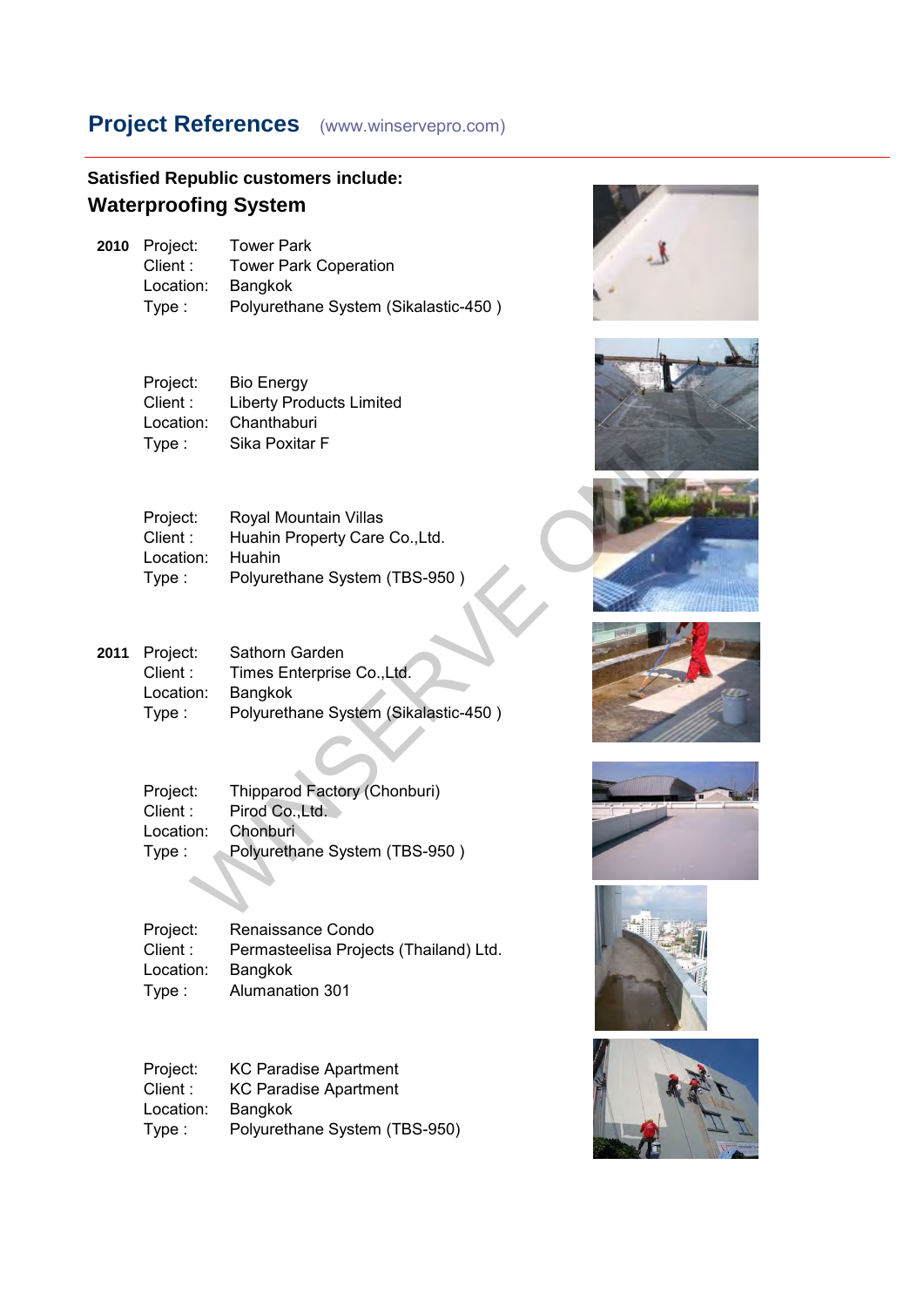## **Satisfied Republic customers include: Waterproofing System**

**2011** Project: Car Park Boonmit Tower<br>Client: Tanomwong Service Co.. Tanomwong Service Co.,Ltd.<br>Bangkok Location: Type : Polyurethane System (TBS-950)

| Project:  | <b>Precision Valve Factory</b> |
|-----------|--------------------------------|
| Client :  | <b>Precision Valve Factory</b> |
| Location: | Rayong                         |
| Type:     | Polyurethane System (TBS-950)  |
|           |                                |

| Project:<br>Client:<br>Location:<br>Type: | <b>Precision Valve Factory</b><br><b>Precision Valve Factory</b><br>Rayong<br>Polyurethane System (TBS-950)                |  |
|-------------------------------------------|----------------------------------------------------------------------------------------------------------------------------|--|
| Project:<br>Client:<br>Location:<br>Type: | <b>Cooling Tower Unit 1</b><br>Electricity Generating Authority of Thailand<br>Bangpakong<br>Polyurethane System (TBS-950) |  |
| Project:<br>Client:<br>Location:<br>Type: | <b>Tower Park</b><br><b>Tower Park Coperation</b><br>Bangkok<br>Polyurethane System (SikaLastic - 450)                     |  |
| Project:<br>Client:<br>Location:<br>Type: | <b>Association Building</b><br>PTT Public Company Limited<br>Chonburi<br>Polyurethane System (PBS-850)                     |  |
| Project:<br>Client:                       | <b>CPF Factory</b><br><b>CPF Factory</b>                                                                                   |  |

| Project:  | <b>Association Building</b>   |
|-----------|-------------------------------|
| Client:   | PTT Public Company Limited    |
| Location: | Chonburi                      |
| Type:     | Polyurethane System (PBS-850) |

| Project:  | <b>CPF Factory</b>       |
|-----------|--------------------------|
| Client:   | <b>CPF Factory</b>       |
| Location: | Nakhon Ratchasima        |
| Type:     | Superbond Wheathershield |

| Project:  | Ped 9 Tower (Pedburi Rd.) |
|-----------|---------------------------|
| Client :  | Ped 9 Tower               |
| Location: | Bangkok                   |
| Type:     | <b>Superbond Sealer</b>   |













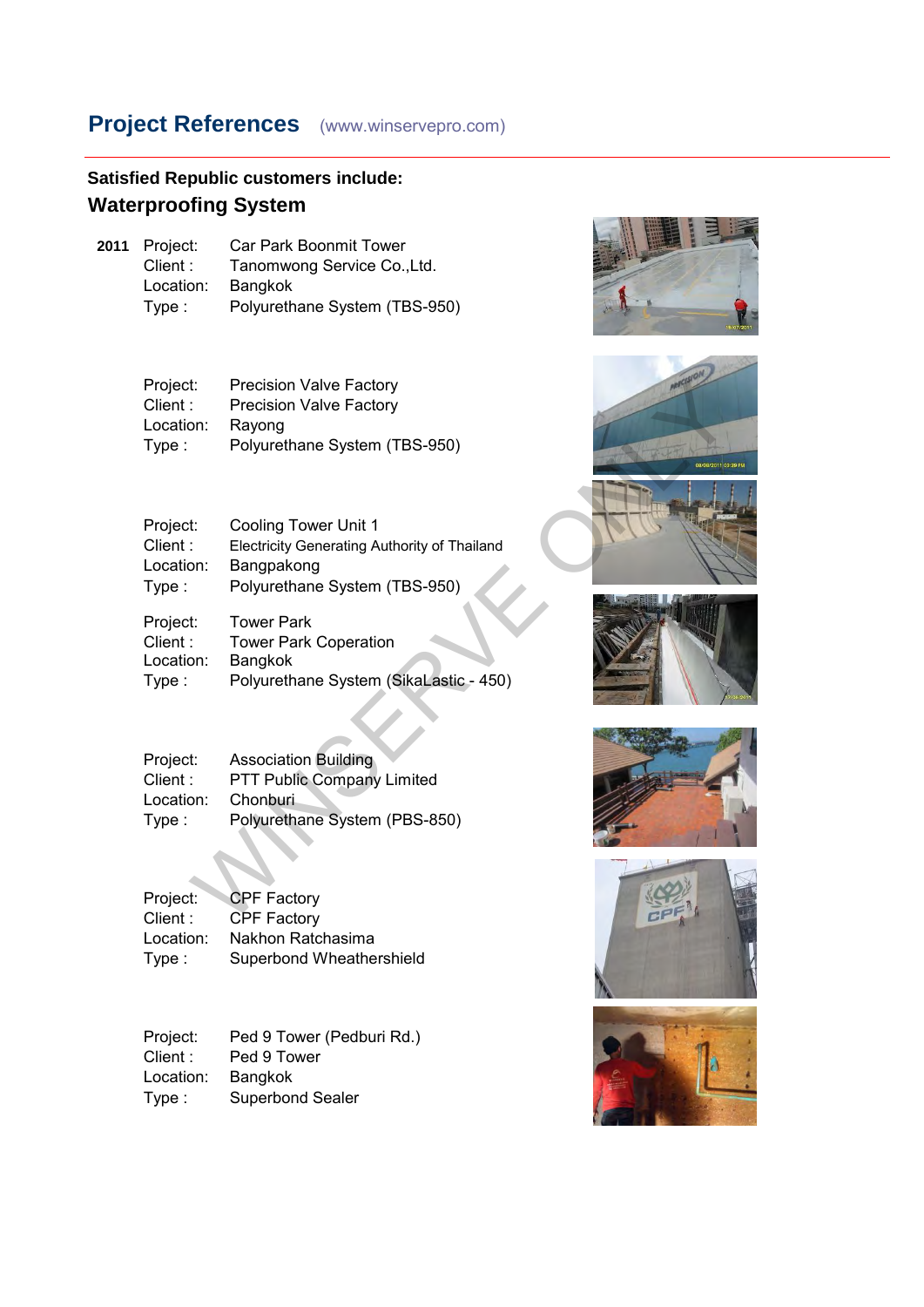#### **Satisfied Republic customers include: Waterproofing System**

**2011** Project: QC TPR Thai Plastic and Chemical Public Co.,Ltd. Location: Rayong Type : Polyurethane System (TBS-950)

| Project:  | <b>SCG</b>                   |
|-----------|------------------------------|
| Client :  | Thaipolyethylene Co., Ltd.   |
| Location: | Rayong                       |
| Type:     | <b>Sikaflex Construction</b> |

| Project:  | <b>Head Office</b>            |
|-----------|-------------------------------|
| Client :  | Pithan Panit Co., Ltd.        |
| Location: | Hat Yai / Songkhla            |
| Type :    | Polyurethane System (TBS-950) |
|           |                               |

| Project:<br>Client:<br>Location:<br>Type:  | <b>SCG</b><br>Thaipolyethylene Co., Ltd.<br>Rayong<br><b>Sikaflex Construction</b>                                          |  |
|--------------------------------------------|-----------------------------------------------------------------------------------------------------------------------------|--|
| Project:<br>Client:<br>Location:<br>Type:  | <b>Head Office</b><br>Pithan Panit Co., Ltd.<br>Hat Yai / Songkhla<br>Polyurethane System (TBS-950)                         |  |
| Project:<br>Client:<br>Location:<br>Type:  | Block 33-4 Building (EGCO)<br>Electricity Generating Public Co., Ltd.<br>Rayong Power Plant<br>Alumaflash                   |  |
| Project:<br>Client :<br>Location:<br>Type: | D.I.B.Construction Co., Ltd.<br>D.I.B.Construction Co., Ltd.<br>Soi Inthamara 44 / Bangkok<br>Polyurethane System (TBS-950) |  |
| Project:<br>Client:                        | See Fah Restaurant<br>See Fah Tonglor Restaurant Co., Ltd.                                                                  |  |

| 2012 Project: | D.I.B.Construction Co., Ltd.  |
|---------------|-------------------------------|
| Client:       | D.I.B.Construction Co., Ltd.  |
| Location:     | Soi Inthamara 44 / Bangkok    |
| Type:         | Polyurethane System (TBS-950) |

Project: See Fah Restaurant<br>Client: See Fah Tonglor Res See Fah Tonglor Restaurant Co.,Ltd. Location: Tonglor Bangkok Type : Polyurethane System (TBS-950)

Project: Lotus Distribution Center Client : D Point Limited Partnership Location: Bang Bua Thong / Bangkok Type : Polyurethane System (TBS-950)













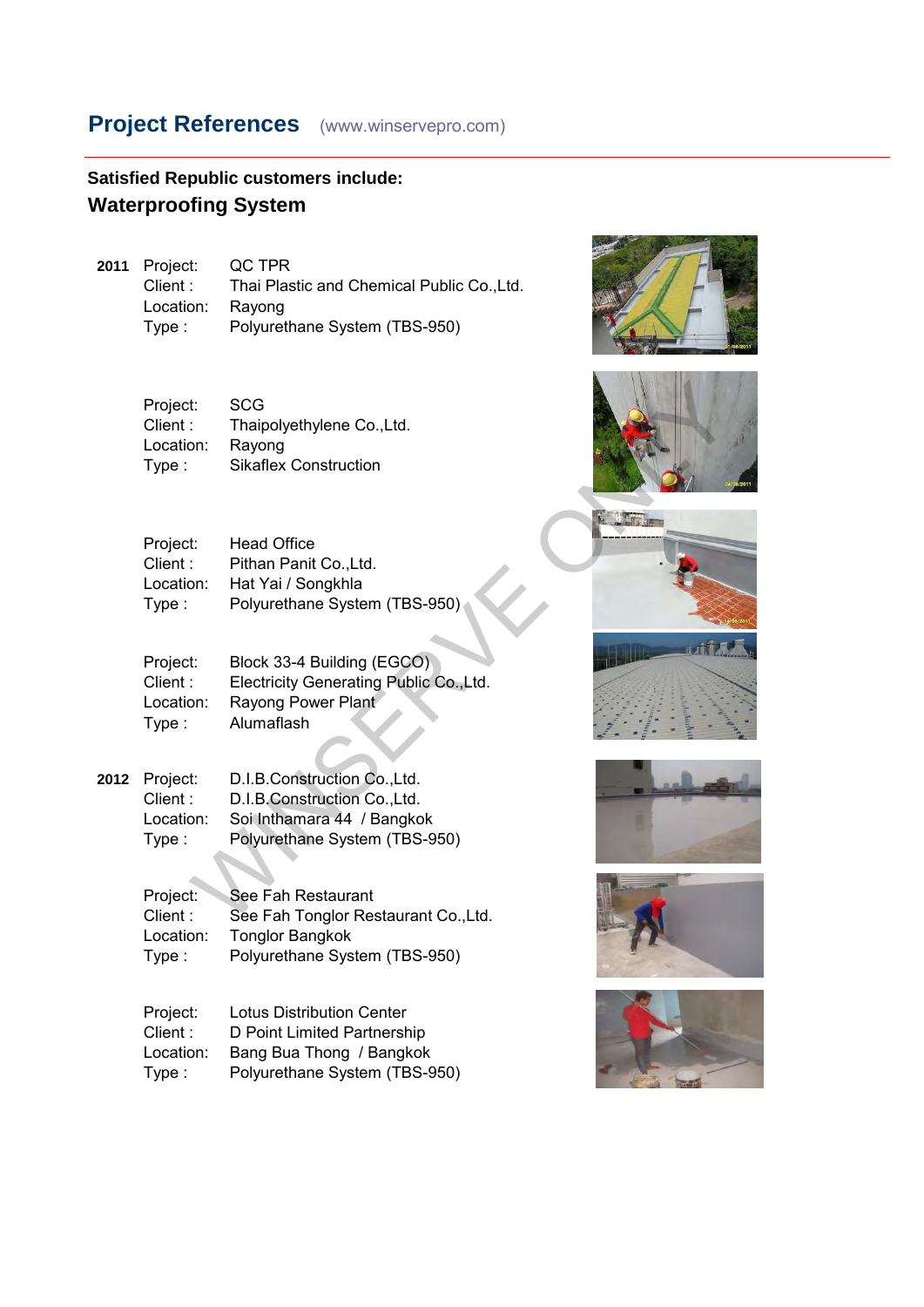# **Satisfied Republic customers include: Waterproofing System**

| 2012 | Project:<br>Client:<br>Location:<br>Type: | <b>EGCO</b><br>Electricity Generating Public Co., Ltd.<br>Rayong<br>Alumaflash                                        |                                                                                                                                                                                                                                                                                                                                    |
|------|-------------------------------------------|-----------------------------------------------------------------------------------------------------------------------|------------------------------------------------------------------------------------------------------------------------------------------------------------------------------------------------------------------------------------------------------------------------------------------------------------------------------------|
|      | Project:<br>Client:<br>Location:<br>Type: | Residence For Employee<br>Pirod Co., Ltd.<br>Chonburi<br>Polyurethane System (TBS-950)                                |                                                                                                                                                                                                                                                                                                                                    |
|      | Project:<br>Client:<br>Location:<br>Type: | <b>Dtac Call Center</b><br>Saeng Siam Karnchang Co., Ltd.<br>Rangsit<br>Polyurethane System (TBS-950)                 |                                                                                                                                                                                                                                                                                                                                    |
|      | Project:<br>Client:<br>Location:<br>Type: | Vega Service Co., Ltd.<br>Vega Service Co., Ltd.<br>Bangkok<br>Polyurethane System (TBS-950)                          |                                                                                                                                                                                                                                                                                                                                    |
|      | Project:<br>Client:<br>Location:<br>Type: | JC Apartment<br>Tok & Match Trading Co., Ltd.<br>Bangkok<br>Polyurethane System (SikaLastic 450)                      |                                                                                                                                                                                                                                                                                                                                    |
|      | Project:<br>Client:<br>Location:<br>Type: | <b>Dtac</b><br>Saeng Siam Karnchang Co., Ltd.<br>Srinakarin Rd.,<br>Polyurethane System (TBS-950)                     |                                                                                                                                                                                                                                                                                                                                    |
|      | Project:<br>Client:<br>Location:<br>Type: | Muangthong Condominium<br>Bangkok Land Public Co., Ltd.<br>Bangna - Hua Chiew<br>Polyurethane System (SikaLastic 450) | $\mathbf{A}$ $\mathbf{A}$ $\mathbf{A}$ $\mathbf{A}$ $\mathbf{A}$ $\mathbf{A}$ $\mathbf{A}$ $\mathbf{A}$ $\mathbf{A}$ $\mathbf{A}$ $\mathbf{A}$ $\mathbf{A}$ $\mathbf{A}$ $\mathbf{A}$ $\mathbf{A}$ $\mathbf{A}$ $\mathbf{A}$ $\mathbf{A}$ $\mathbf{A}$ $\mathbf{A}$ $\mathbf{A}$ $\mathbf{A}$ $\mathbf{A}$ $\mathbf{A}$ $\mathbf{$ |
|      | Project:<br>Client:<br>Location:<br>Type: | <b>Mooring Dolphin</b><br>TIPCO Asphalt Public Co., Ltd.<br>Samutphakarn<br>Polyurethane System (TBS-950)             |                                                                                                                                                                                                                                                                                                                                    |